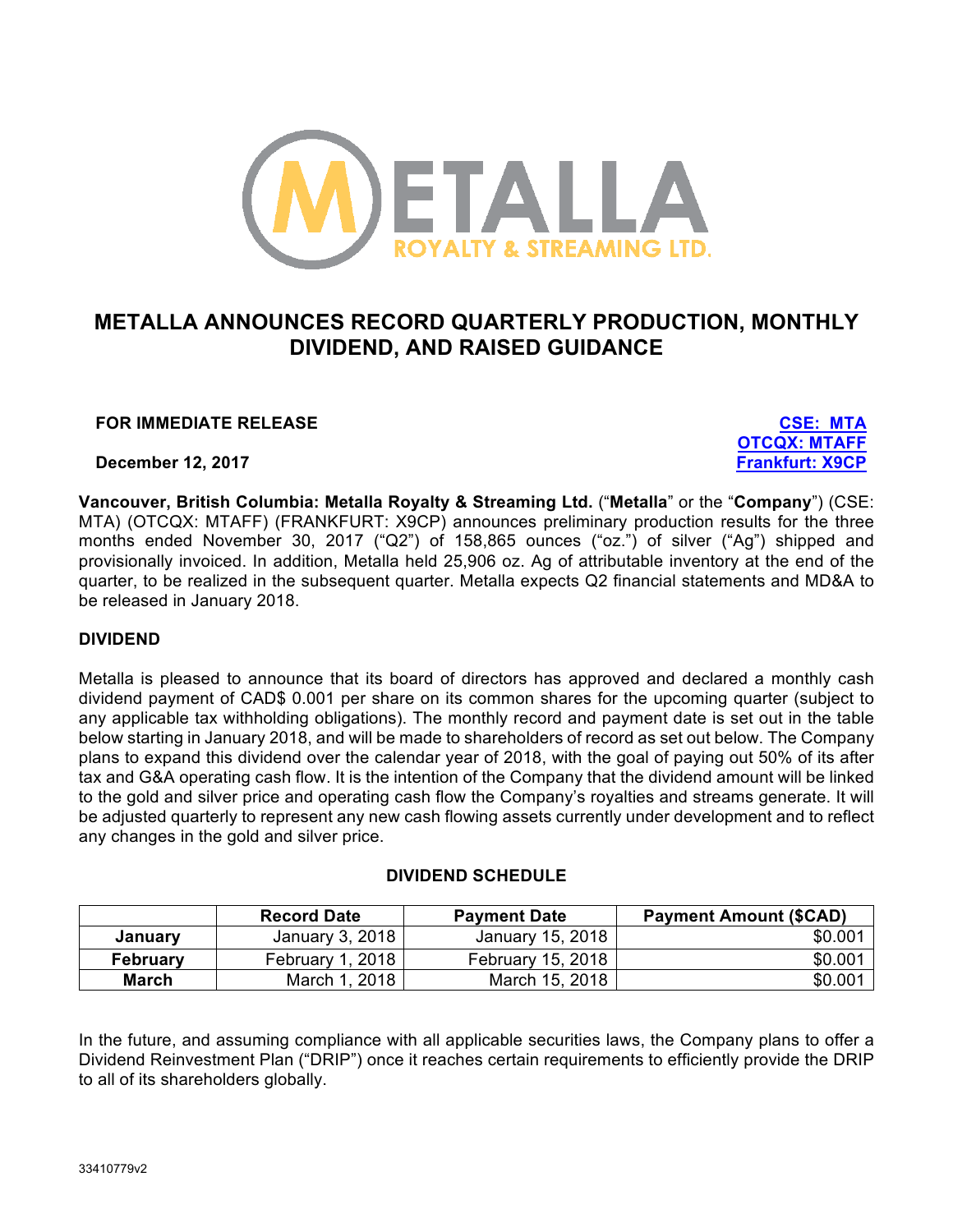#### **GUIDANCE**

Metalla is raising its production guidance for its fiscal year ended May 31, 2018 to 450,000 to 500,000 oz. of Ag from its previously stated 400,000 to 470,000 oz. of Ag. This is primarily due to higher silver production and recoveries at the Endeavor Mine. The operator is also engaged in an active exploration and expansion drilling program with the goal of increasing the life of mine.

Brett Heath, Metalla's President & CEO commented, "For the second quarter of fiscal 2018, our revenue and cash flow from sales are expected to grow significantly compared to the previous quarter. That growth reflects the Endeavor Mine achieving a full quarter of normalized production." Mr. Heath continued, "It is with great satisfaction that we have achieved a goal of paying a dividend that we set out to accomplish when we started just over a year ago. This demonstrates to the market Metalla's strict discipline and proven strategy of acquiring royalty and streaming assets, building real accretive value, and now being able to share that with every owner of the Company. We continue to seek accretive acquisitions to build the company's value on a per share basis."

#### **Qualified Person**

The technical information contained in this news release has been reviewed and approved by Charles Beaudry, geologist M.Sc., member of the Association of Professional Geoscientists of Ontario and of the Ordre des Géologues du Québec and a director of Metalla. Mr. Beaudry is a QP as defined in "National Instrument 43-101 *Standards of disclosure for mineral projects*.

#### **About Metalla**

Metalla is a precious metals royalty and streaming company. Metalla provides shareholders with leveraged precious metal exposure through a diversified portfolio of royalties and streams. Our strong foundation of current and future cash generating asset base, combined with an experienced team gives Metalla a path to become one of the leading gold and silver companies for the next commodities cycle.

For further information please visit our website at www.metallaroyalty.com

#### **Contact Information**

Metalla Royalty & Streaming Ltd. Brett Heath, President & CEO Phone: 604-696-0741 Email: info@metallaroyalty.com Website: www.metallaroyalty.com

#### **Investor Relations**

Renmark Financial Communications Inc. Barry Mire: bmire@renmarkfinancial.com Tel: (416) 644-2020 or (514) 939-3989

*Neither the Canadian Securities Exchange nor its Regulation Services Provider (as that term is defined in the policies of the CSE) accepts responsibility for the adequacy or accuracy of this release.*

#### *Cautionary Note Regarding Forward-Looking Statements*

*This press release contains "forward-looking information" and "forward-looking statements" within the meaning of applicable Canadian and U.S. securities legislation. The forward-looking statements herein are made as of the date of this press release only and the Company does not assume any obligation to update or revise them to reflect new information, estimates or opinions, future events or results or otherwise, except as required by applicable law.*